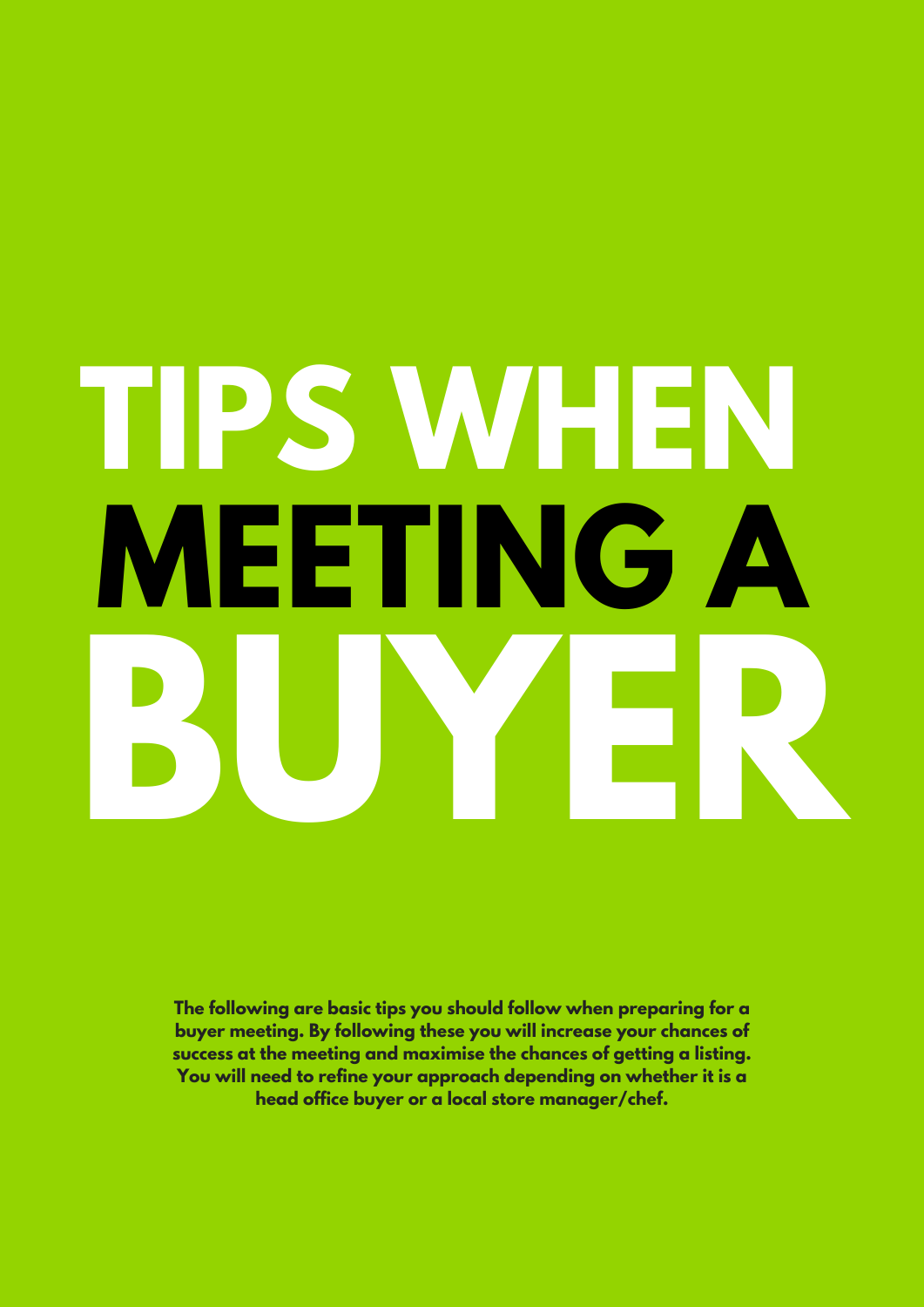# **PREPARATION**

The secret to success for any meeting is preparation. You need to ensure that you have done lots of advance work and do not simply arrive at the meeting ill prepared and not having completed any advance research.

# **KNOW THE BUYER/MANAGER**

It will be vital before you attend the meeting, that you find out which buyer are you meeting and the background to the company they represent. If this is a company that you are very serious about getting a listing with, you should, at the very least, do some internet research about their company, the type of products they sell, and how they operate. It is also strongly advisable that you visit at least one of their stores in advance of the meeting so that you fully understand how they operate.

#### **CALCULATE YOUR PRICES**

A fundamental mistake made by many suppliers is not working out prices in advance. You need to spend considerable time working out the price for each product and you should have an ideal price you would like to get, a fall-back position if you are under pressure to concede on price, and a walk away position that you will not go below. Remember every buyer will want to see some drop in the initial price that you present to them and you need to have this built into your costing's.

#### **SAMPLES**

Whether you have been asked to or not, make sure you bring samples to the meeting. This will allow the buyer the opportunity to see the product and view packaging and labelling.

# **TALK TO OTHER COMPANIES**

A good source of information about the buyer and the company they work for is by talking to other suppliers of them. These need not be in your own category at all and could be supplying a totally different product but they will give you an overview on what you expect when you meet the buyer.

#### **PRESENTATION**

Usually you will have no longer than 30 minutes with a buyer, and even less with a store manager or chef, so you need to be very concise in the messages you wish to get across. This will necessitate that you prepare material in advance which will give a clear overview of your business. This can be in the format of a power point presentation on your lap top, some printed power point slides, or a word document. The important thing is that you have something to present and show the buyer. You should take no longer than 7 to 10 minutes to present an overview of your business and this should include: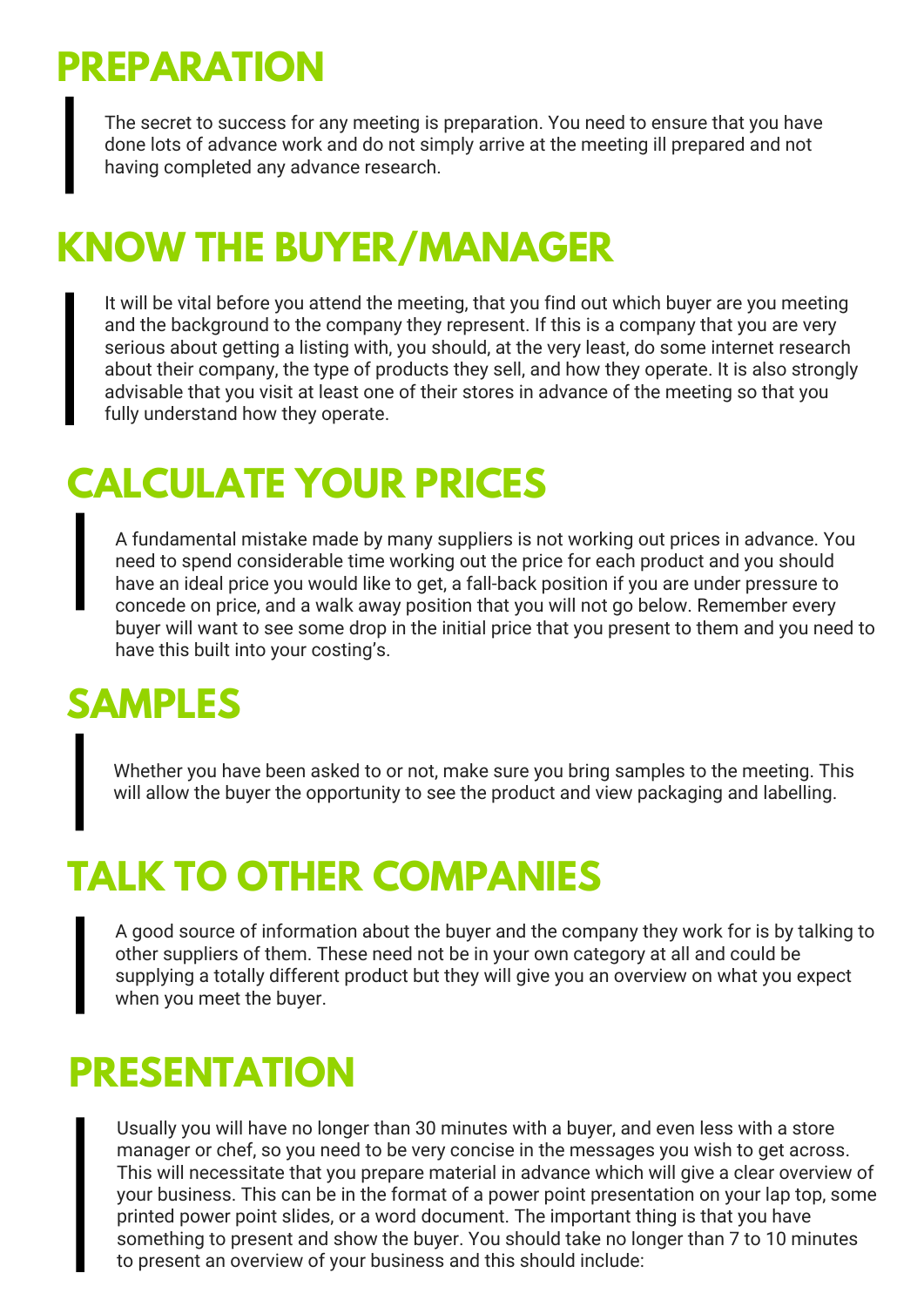- An overview of your business
- $\bigcirc$  History and key milestones
- What is unique about your business and products
- What your company can do for the buyer's company
- $\bigcirc$  Your views on why the buyer should list your company

Many buyers at head office level prefer you to submit a presentation in advance, so that the face to face meeting can be dedicated to an open dialogue.

# **UNIQUE SELLING POINTS (USP'S)**

There is no point in going to a buyer with messages that are the same as your competitor. You simply will not be successful. Therefore, it is vital that you are crystal clear on what is unique about your products and your business. In other words, what reason should the buyer list your company over the current ones that are already in place? The uniqueness that you may bring to the party could be under many headings including:

- C Taste
- $\bigcirc$  Provenance (the story of where the product comes from)
- $\bigcirc$  Quality assurance (every company now claims to have this, so you need to be very different),
- Food safety (every company claims to have this, so you need to be very

different),

- The type of packaging you use
- The service levels you will bring to the buyer's company e.g. daily delivery, etc.

## **APPEARANCE**

Remember that your own personal appearance is a statement about your company. Look professional, smart and business like.

# **TAKE CONTROL**

If at all possible when you meet the buyer, if you can take control subtly of the meeting by saying something like, "I have prepared a presentation about my business and would welcome the opportunity to take you through it", this will help position you as confident in the eyes of the buyer. Obviously, there is a border line between confidence and cockiness.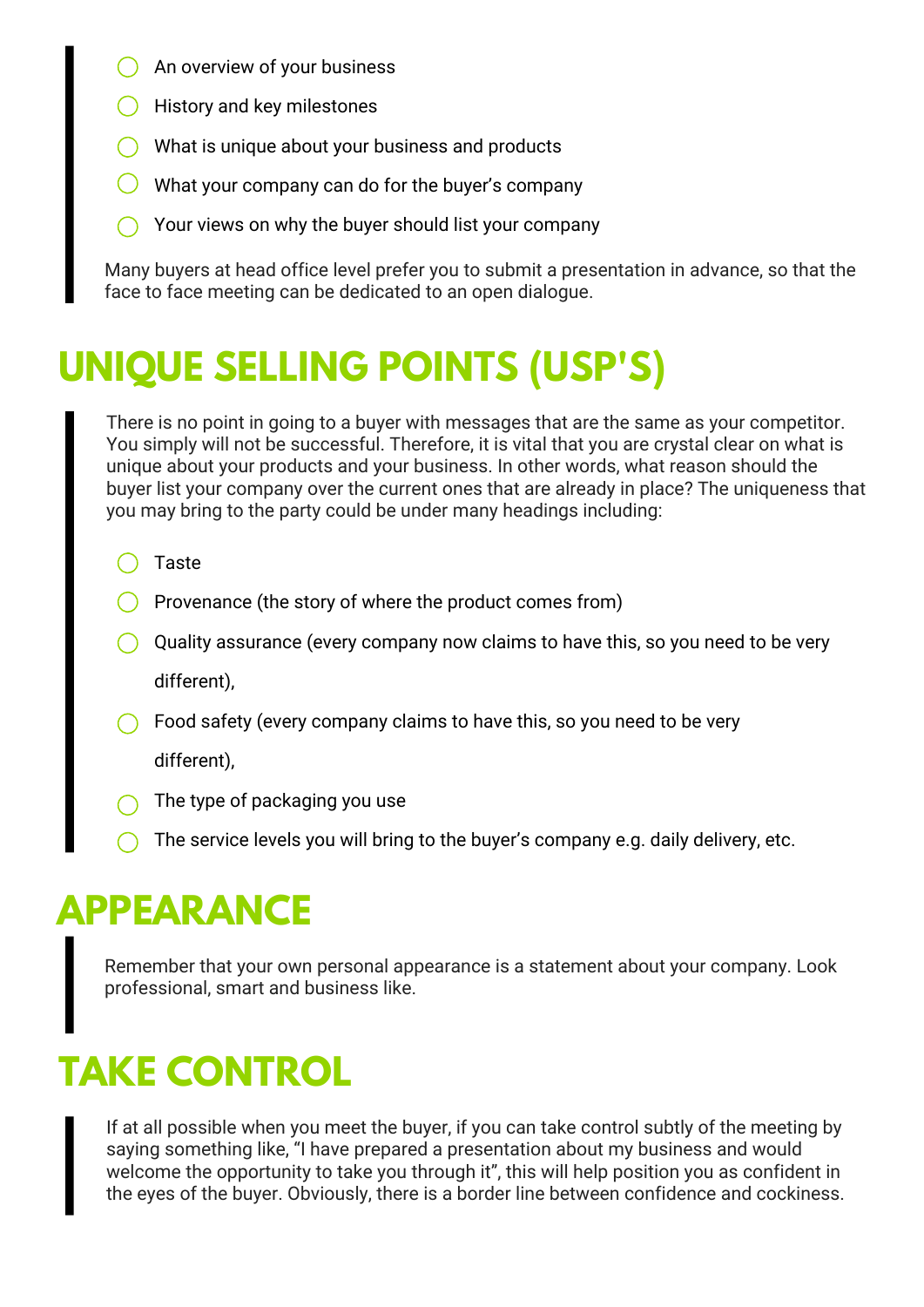# **BE CONFIDENT**

Many suppliers are so grateful that they have got a meeting with the buyer that they become rather sheepish at the meeting and do not get across the key messages they wish to do so. Remember by the buyer already agreeing to meet you is indicative that they have confidence in you. You need to recognise that you have a lot you can do to help the buyers company and be confident on what your own company can bring to the table.

# **NOTES**

Take plenty of notes during the meeting which will help you to be clear on what has been agreed at a later point.

# **ASK PLENTY OF QUESTIONS**

The buyer/store manager will obviously have specific questions they wish to ask of you; however, you also need to have prepared lots of questions you wish to ask. The buyer will view this positively.

# **RESEARCH**

It will help you significantly if there is a piece of market research or new information which you can bring to the meeting and share with the buyer. This could be something that you have found on the internet. This will help to set you apart from other suppliers the buyer maybe dealing with.

## **KNOW THE CATEGORY**

You must give the buyer a clear impression that you know and understand the category extremely well and it would be important that you have lots of ideas in terms of improvements that could be made or new ideas that you can bring to the table. Every buyer is always on the search for innovation and you will impress them if you have ideas here.

### **NEGOTIATION**

While it is unlikely that any serious negotiation will occur at the first meeting with a buyer, you need to have thought through the various concessions you are willing to make and when you will make these at the meeting. The golden rule is never to give anything away without looking for something in return. If you find yourself in a position where the buyer is anxious to close the deal with you there and then, it will be vital that you have all the information with you that you require to make this decision. Bring your price file, calculator and other information with you so that you are in a position to make the decision.